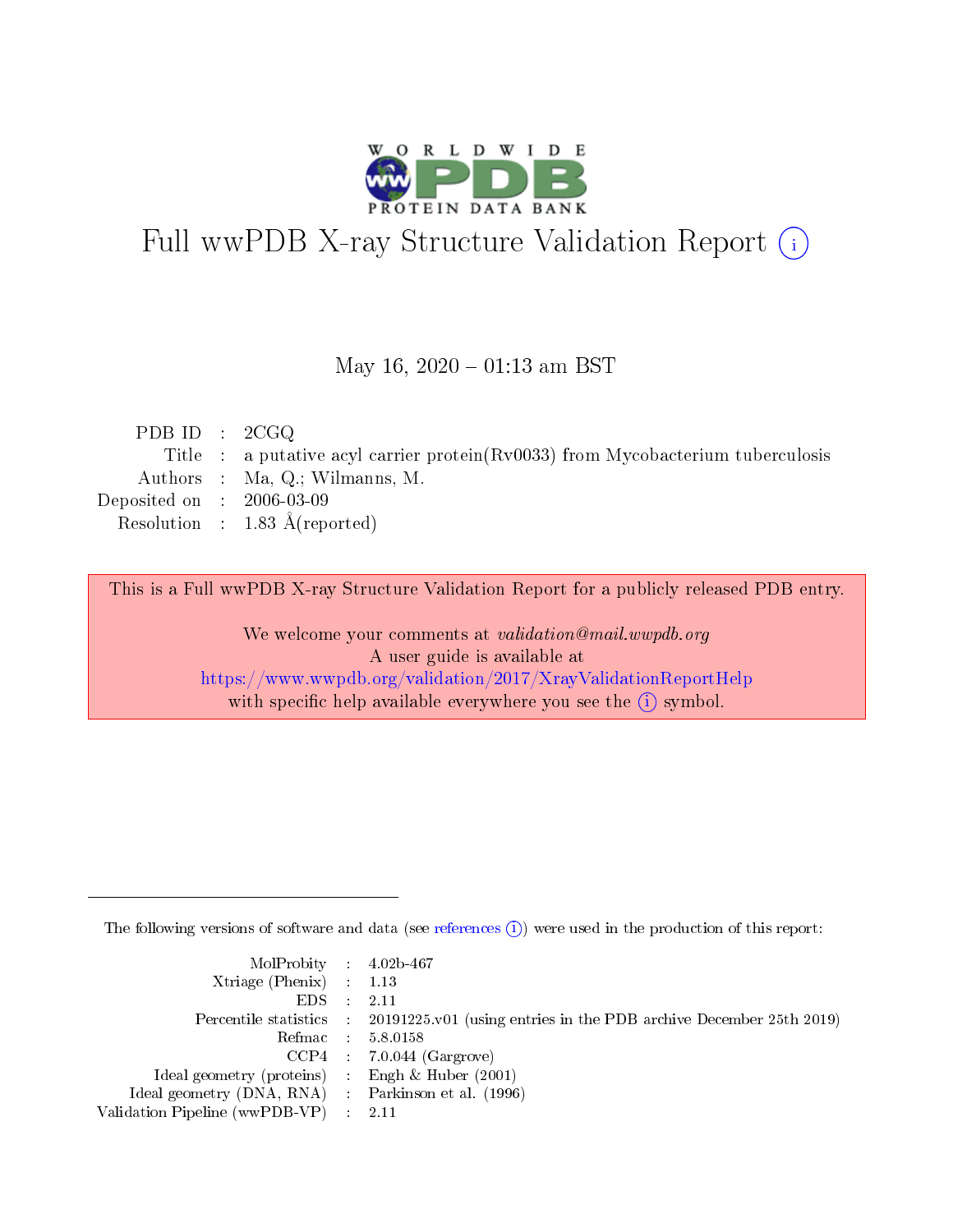# 1 [O](https://www.wwpdb.org/validation/2017/XrayValidationReportHelp#overall_quality)verall quality at a glance  $(i)$

The following experimental techniques were used to determine the structure: X-RAY DIFFRACTION

The reported resolution of this entry is 1.83 Å.

Percentile scores (ranging between 0-100) for global validation metrics of the entry are shown in the following graphic. The table shows the number of entries on which the scores are based.



| Metric                | Whole archive<br>$(\#\mathrm{Entries})$ | <b>Similar resolution</b><br>$(\#\text{Entries}, \text{resolution range}(\text{\AA}))$ |
|-----------------------|-----------------------------------------|----------------------------------------------------------------------------------------|
| $R_{free}$            | 130704                                  | $4003(1.86-1.82)$                                                                      |
| Clashscore            | 141614                                  | $4233(1.86-1.82)$                                                                      |
| Ramachandran outliers | 138981                                  | $4185(1.86-1.82)$                                                                      |
| Sidechain outliers    | 138945                                  | $4186(1.86-1.82)$                                                                      |
| RSRZ outliers         | 127900                                  | $3957(1.86-1.82)$                                                                      |

The table below summarises the geometric issues observed across the polymeric chains and their fit to the electron density. The red, orange, yellow and green segments on the lower bar indicate the fraction of residues that contain outliers for  $>=3, 2, 1$  and 0 types of geometric quality criteria respectively. A grey segment represents the fraction of residues that are not modelled. The numeric value for each fraction is indicated below the corresponding segment, with a dot representing fractions  $\epsilon=5\%$  The upper red bar (where present) indicates the fraction of residues that have poor fit to the electron density. The numeric value is given above the bar.

| Mol | $\alpha$ hain | Length | Quality of chain |  |     |  |
|-----|---------------|--------|------------------|--|-----|--|
|     |               |        | %                |  |     |  |
|     |               | 119    | 61%              |  | 35% |  |

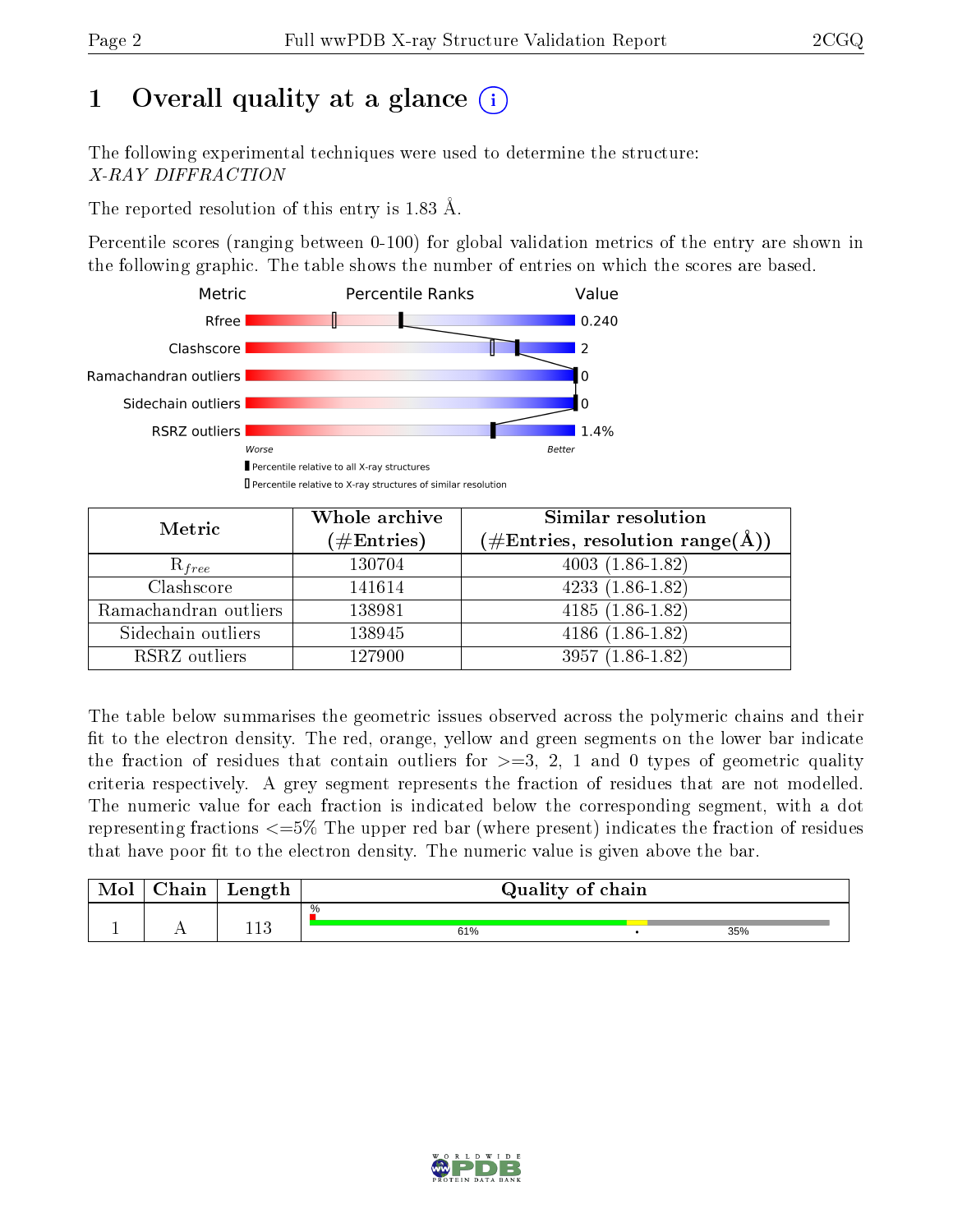# 2 Entry composition  $(i)$

There are 2 unique types of molecules in this entry. The entry contains 669 atoms, of which 0 are hydrogens and 0 are deuteriums.

In the tables below, the ZeroOcc column contains the number of atoms modelled with zero occupancy, the AltConf column contains the number of residues with at least one atom in alternate conformation and the Trace column contains the number of residues modelled with at most 2 atoms.

Molecule 1 is a protein called ACYL CARRIER PROTEIN ACPA.

| Mol | ${\rm Chain} \parallel$ | $\mid$ Residues | $\rm{Atoms}$  |     |    | $ZeroOcc \mid AltConf \mid Trace \mid$ |  |  |  |
|-----|-------------------------|-----------------|---------------|-----|----|----------------------------------------|--|--|--|
|     |                         | 74              | l'otal<br>605 | 384 | 98 |                                        |  |  |  |

There is a discrepancy between the modelled and reference sequences:

|  |  | Chain   Residue   Modelled   Actual   Comment | Reference         |
|--|--|-----------------------------------------------|-------------------|
|  |  | conflict                                      | <b>UNP P71603</b> |

• Molecule 2 is water.

|  | $\text{Mol}$   Chain   Residues | Atoms | ZeroOcc   AltConf |  |
|--|---------------------------------|-------|-------------------|--|
|  |                                 | Total |                   |  |

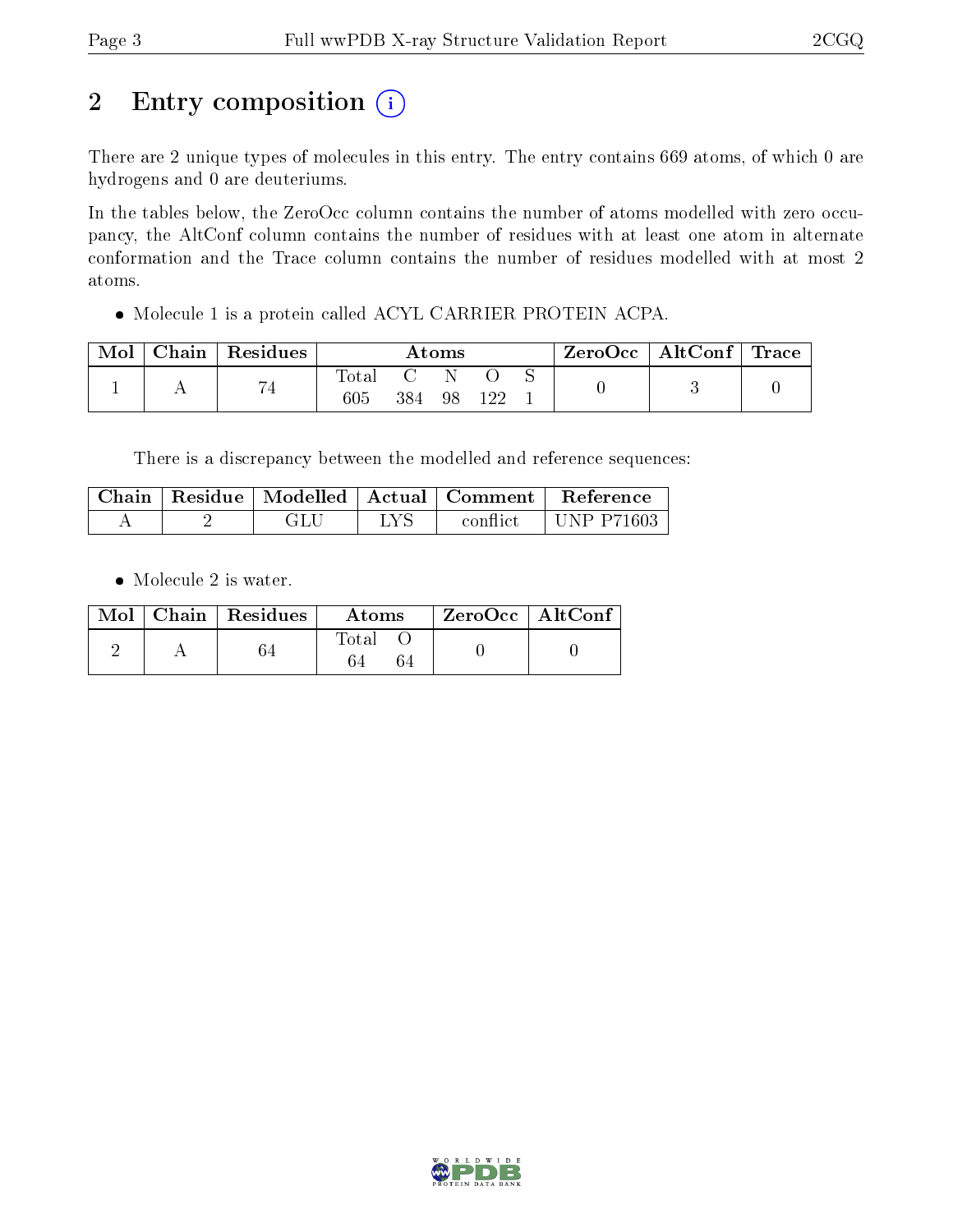## 3 Residue-property plots  $(i)$

These plots are drawn for all protein, RNA and DNA chains in the entry. The first graphic for a chain summarises the proportions of the various outlier classes displayed in the second graphic. The second graphic shows the sequence view annotated by issues in geometry and electron density. Residues are color-coded according to the number of geometric quality criteria for which they contain at least one outlier: green  $= 0$ , yellow  $= 1$ , orange  $= 2$  and red  $= 3$  or more. A red dot above a residue indicates a poor fit to the electron density (RSRZ  $> 2$ ). Stretches of 2 or more consecutive residues without any outlier are shown as a green connector. Residues present in the sample, but not in the model, are shown in grey.

• Molecule 1: ACYL CARRIER PROTEIN ACPA



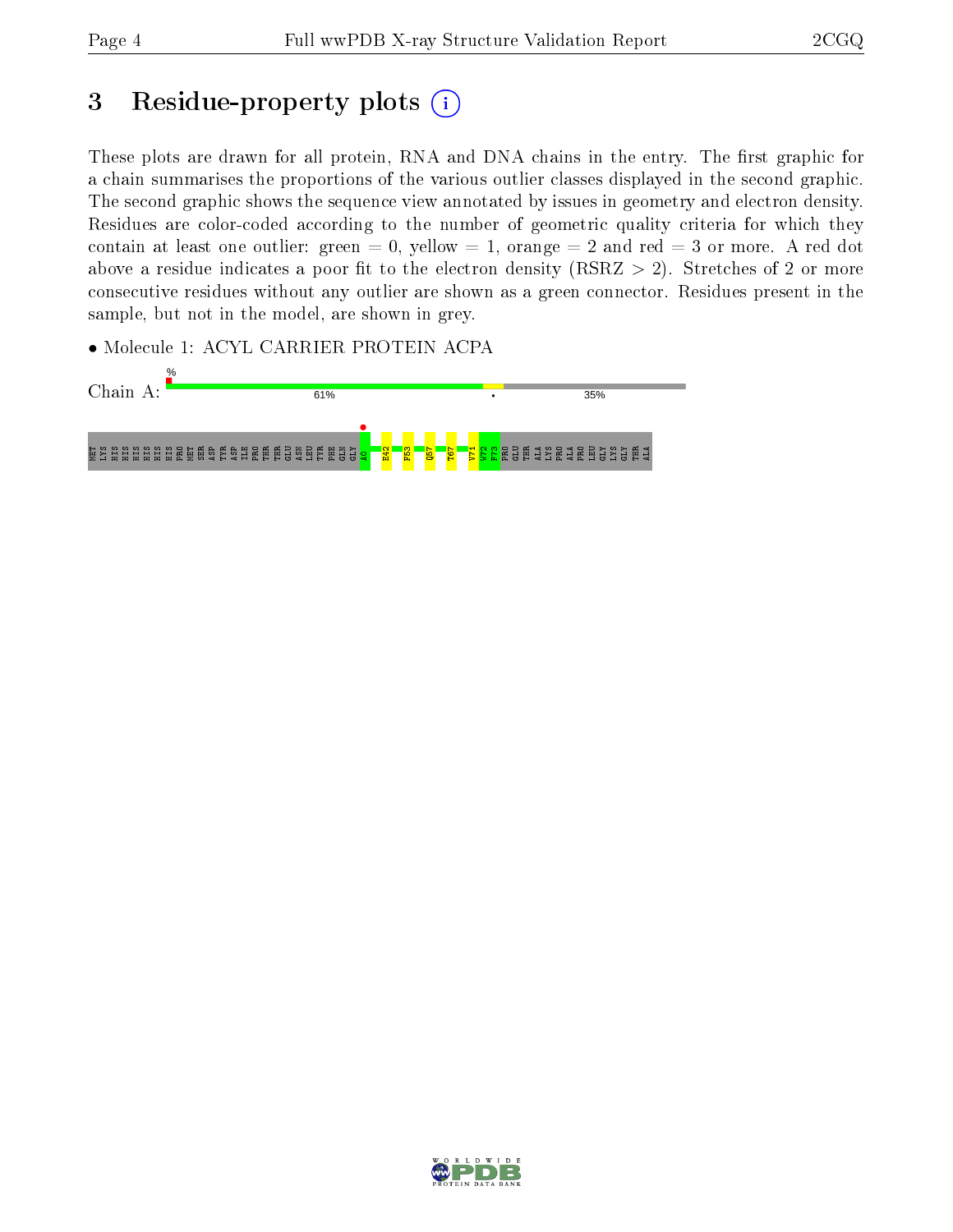# 4 Data and refinement statistics  $(i)$

| Property                                                             | Value                                            | Source     |
|----------------------------------------------------------------------|--------------------------------------------------|------------|
| Space group                                                          | P 32 2 1                                         | Depositor  |
| Cell constants                                                       | $45.22\text{\AA}$<br>$45.22\text{\AA}$<br>78.15Å |            |
| a, b, c, $\alpha$ , $\beta$ , $\gamma$                               | $90.00^\circ$<br>$120.00^\circ$<br>$90.00^\circ$ | Depositor  |
| Resolution $(A)$                                                     | $-1.83$<br>39.16                                 | Depositor  |
|                                                                      | 39.16<br>$-1.83$                                 | <b>EDS</b> |
| % Data completeness                                                  | 99.9 (39.16-1.83)                                | Depositor  |
| (in resolution range)                                                | $98.7(39.16-1.83)$                               | <b>EDS</b> |
| $R_{merge}$                                                          | 0.03                                             | Depositor  |
| $\mathrm{R}_{sym}$                                                   | (Not available)                                  | Depositor  |
| $\sqrt{I/\sigma}(I) > 1$                                             | $3.21$ (at 1.83Å)                                | Xtriage    |
| Refinement program                                                   | <b>REFMAC 5.2.0005</b>                           | Depositor  |
|                                                                      | $\overline{0.179}$ ,<br>0.217                    | Depositor  |
| $R, R_{free}$                                                        | 0.189<br>0.240<br>$\ddot{\phantom{a}}$           | DCC        |
| $R_{free}$ test set                                                  | 829 reflections $(9.73\%)$                       | wwPDB-VP   |
| Wilson B-factor $(A^2)$                                              | 27.7                                             | Xtriage    |
| Anisotropy                                                           | 0.291                                            | Xtriage    |
| Bulk solvent $k_{sol}(e/\mathring{A}^3)$ , $B_{sol}(\mathring{A}^2)$ | $0.39$ , $52.3$                                  | <b>EDS</b> |
| $\overline{L-test for}$ twinning <sup>2</sup>                        | $< L >$ = 0.49, $< L2$ = 0.32                    | Xtriage    |
| Estimated twinning fraction                                          | $0.037$ for $-h,-k,l$                            | Xtriage    |
| $F_o, F_c$ correlation                                               | 0.94                                             | <b>EDS</b> |
| Total number of atoms                                                | 669                                              | wwPDB-VP   |
| Average B, all atoms $(A^2)$                                         | $30.0\,$                                         | wwPDB-VP   |

Xtriage's analysis on translational NCS is as follows: The largest off-origin peak in the Patterson function is  $9.04\%$  of the height of the origin peak. No significant pseudotranslation is detected.

<sup>&</sup>lt;sup>2</sup>Theoretical values of  $\langle |L| \rangle$ ,  $\langle L^2 \rangle$  for acentric reflections are 0.5, 0.333 respectively for untwinned datasets, and 0.375, 0.2 for perfectly twinned datasets.



<span id="page-4-1"></span><span id="page-4-0"></span><sup>1</sup> Intensities estimated from amplitudes.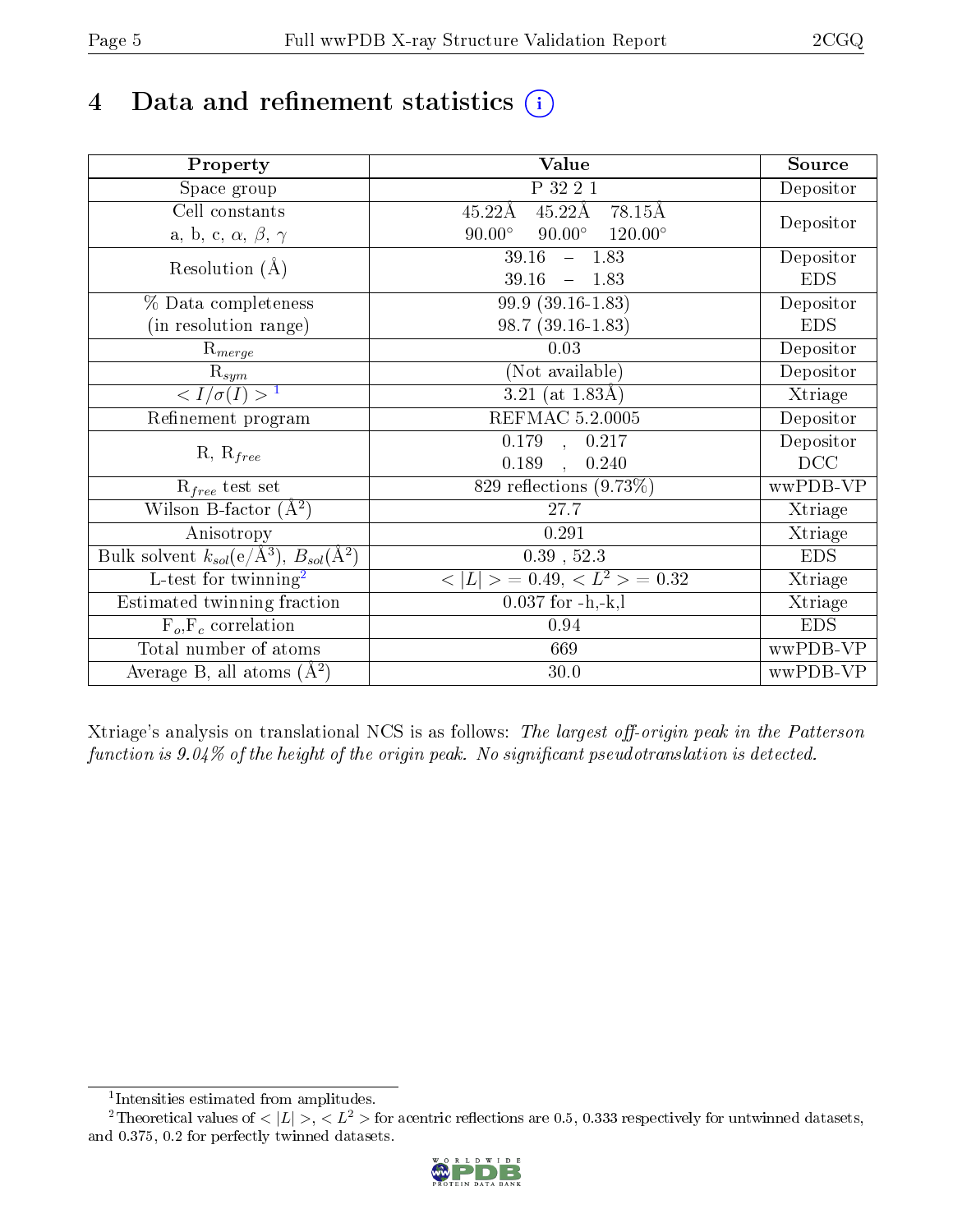## 5 Model quality  $(i)$

### 5.1 Standard geometry  $\overline{()}$

The Z score for a bond length (or angle) is the number of standard deviations the observed value is removed from the expected value. A bond length (or angle) with  $|Z| > 5$  is considered an outlier worth inspection. RMSZ is the root-mean-square of all Z scores of the bond lengths (or angles).

| Mol | Chain |      | <b>Bond lengths</b>        | Bond angles |       |
|-----|-------|------|----------------------------|-------------|-------|
|     |       | RMSZ | $\#Z  > 5$ RMSZ $\#Z  > 5$ |             |       |
|     |       | 0.91 | 0/620                      | 0.84        | 0/840 |

There are no bond length outliers.

There are no bond angle outliers.

There are no chirality outliers.

There are no planarity outliers.

### 5.2 Too-close contacts  $\overline{()}$

In the following table, the Non-H and H(model) columns list the number of non-hydrogen atoms and hydrogen atoms in the chain respectively. The H(added) column lists the number of hydrogen atoms added and optimized by MolProbity. The Clashes column lists the number of clashes within the asymmetric unit, whereas Symm-Clashes lists symmetry related clashes.

| Mol |     |     | Chain   Non-H   H(model)   H(added)   Clashes   Symm-Clashes |
|-----|-----|-----|--------------------------------------------------------------|
|     | 605 | 595 |                                                              |
|     |     |     |                                                              |
|     | 669 | 595 |                                                              |

The all-atom clashscore is defined as the number of clashes found per 1000 atoms (including hydrogen atoms). The all-atom clashscore for this structure is 2.

All (3) close contacts within the same asymmetric unit are listed below, sorted by their clash magnitude.

| Atom-1                         | Atom-2                       | Interatomic<br>distance $(\AA)$ | Clash<br>overlap $(\AA)$ |
|--------------------------------|------------------------------|---------------------------------|--------------------------|
| $1:A:42[B]:GLU:\overline{OE2}$ | 2: A:2036:HOH:O              | 191                             | 0.88                     |
| 1: A:53:PHE:CE1                | 1:A:57[B]:GLN:HG3            | 2.53                            | 0.43                     |
| 1: A:67:THR:O                  | $1:A:71:V\overline{AL:HG13}$ | 9.99                            | 140                      |

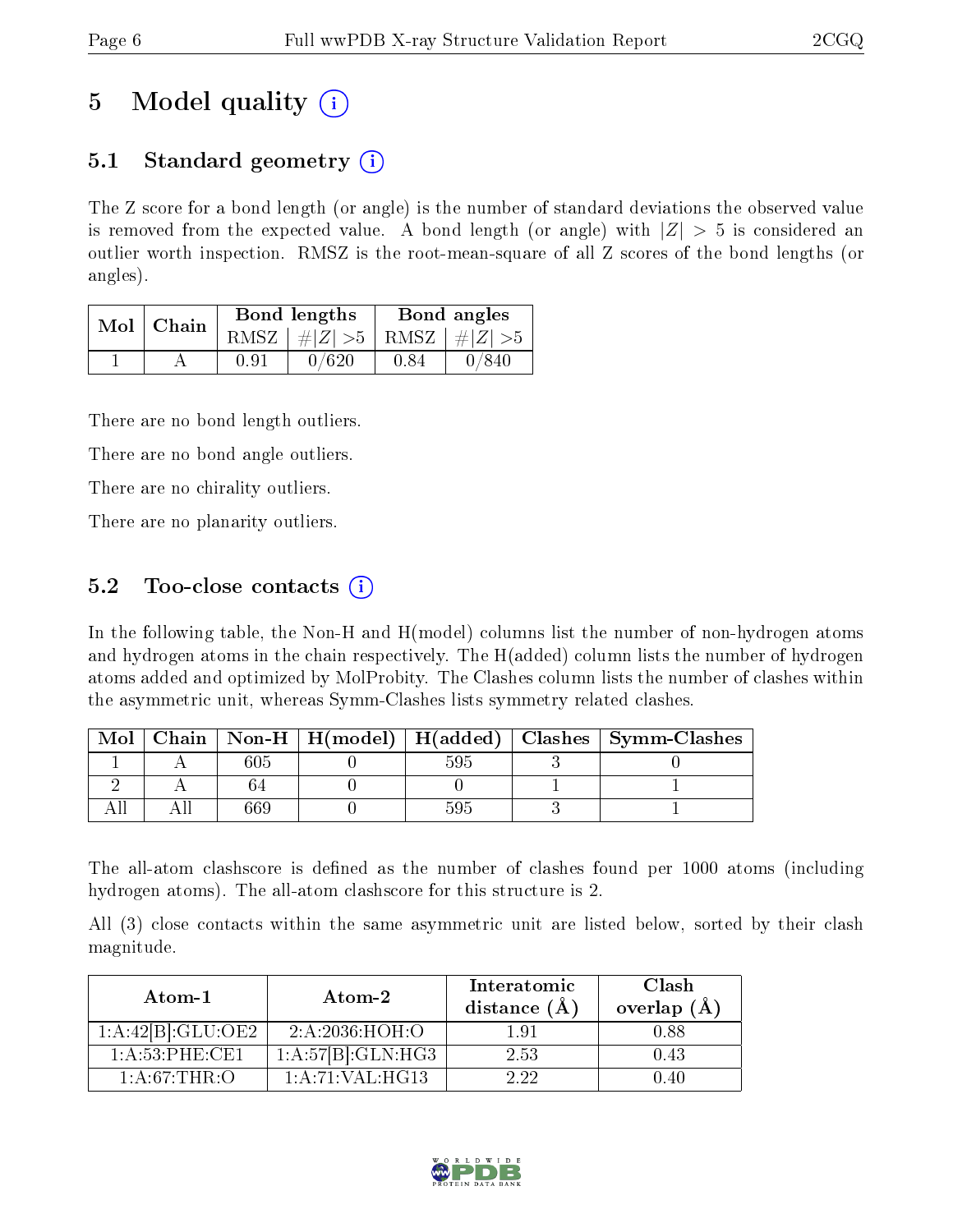All (1) symmetry-related close contacts are listed below. The label for Atom-2 includes the symmetry operator and encoded unit-cell translations to be applied.

| Atom-1          |                             | Interatomic    | $\gamma$ lash |
|-----------------|-----------------------------|----------------|---------------|
| Atom-2          |                             | distance $(A)$ | overlap $(A)$ |
| 2: A:2048:HOH:O | 2: A:2048:HOH:O[4]<br>-5561 |                |               |

#### 5.3 Torsion angles (i)

#### 5.3.1 Protein backbone  $(i)$

In the following table, the Percentiles column shows the percent Ramachandran outliers of the chain as a percentile score with respect to all X-ray entries followed by that with respect to entries of similar resolution.

The Analysed column shows the number of residues for which the backbone conformation was analysed, and the total number of residues.

| $\boxed{\text{Mol}}$ Chain | Analysed                             |  | Favoured   Allowed   Outliers   Percentiles                |
|----------------------------|--------------------------------------|--|------------------------------------------------------------|
|                            | $75/113(66\%)$   74 (99\%)   1 (1\%) |  | $\begin{array}{ c c c c }\n\hline\n100 & 100\n\end{array}$ |

There are no Ramachandran outliers to report.

#### 5.3.2 Protein sidechains  $(i)$

In the following table, the Percentiles column shows the percent sidechain outliers of the chain as a percentile score with respect to all X-ray entries followed by that with respect to entries of similar resolution.

The Analysed column shows the number of residues for which the sidechain conformation was analysed, and the total number of residues.

|  | Mol   Chain   Analysed   Rotameric   Outliers   Percentiles |  |                         |  |
|--|-------------------------------------------------------------|--|-------------------------|--|
|  | $+67/97(69\%) + 67(100\%)$                                  |  | $\vert$ 100 100 $\vert$ |  |

There are no protein residues with a non-rotameric sidechain to report.

Some sidechains can be flipped to improve hydrogen bonding and reduce clashes. There are no such sidechains identified.

#### 5.3.3 RNA  $(i)$

There are no RNA molecules in this entry.

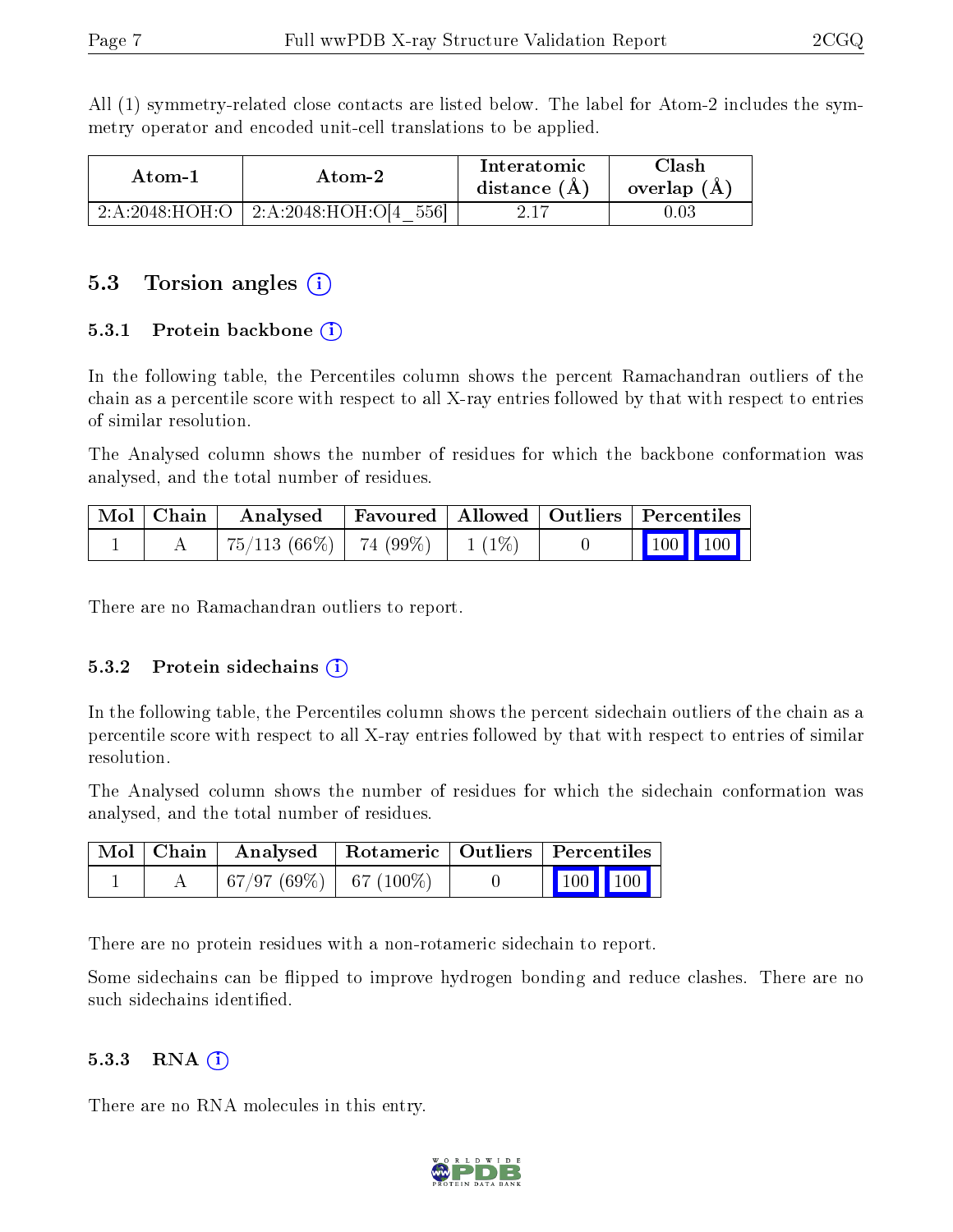#### 5.4 Non-standard residues in protein, DNA, RNA chains (i)

There are no non-standard protein/DNA/RNA residues in this entry.

#### 5.5 Carbohydrates (i)

There are no carbohydrates in this entry.

#### 5.6 Ligand geometry (i)

There are no ligands in this entry.

#### 5.7 [O](https://www.wwpdb.org/validation/2017/XrayValidationReportHelp#nonstandard_residues_and_ligands)ther polymers  $(i)$

There are no such residues in this entry.

#### 5.8 Polymer linkage issues (i)

There are no chain breaks in this entry.